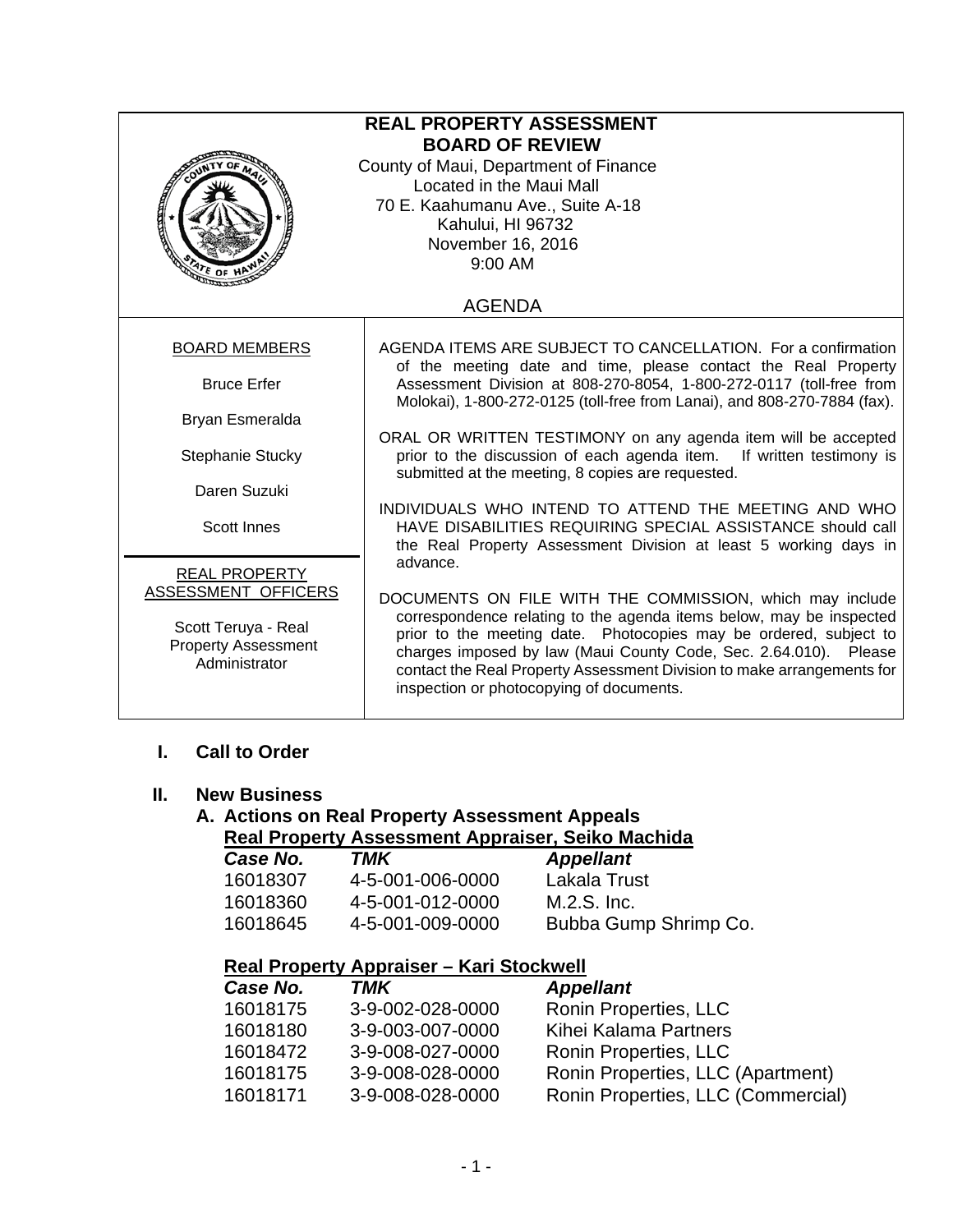| Case No. | <b>TMK</b>       | <b>Appellant</b>                   |
|----------|------------------|------------------------------------|
| 16018661 | 3-8-013-018-0003 | Sandra Higman, LLC                 |
| 16018456 | 3-8-013-018-0006 | <b>Brian/Pamela Smith</b>          |
| 16018655 | 3-8-013-018-0015 | 191 N. Kihei LLC                   |
| 16017947 | 3-8-013-018-0017 | <b>Brandon Campbell</b>            |
| 16018110 | 3-8-013-018-0018 | E. Mathers Holding Co. LTD         |
| 16018658 | 3-8-013-018-0025 | Randall/Penelope Melcher           |
| 16018107 | 3-8-013-018-0028 | <b>Staiger Family Trust</b>        |
| 16018505 | 3-8-013-018-0029 | <b>James Andrew Beerer</b>         |
| 16018650 | 3-8-013-018-0030 | Thomas/Ballestrazze                |
| 16018141 | 3-8-013-018-0031 | <b>Rodney/Cathy Prentice</b>       |
| 16018128 | 3-8-013-018-0038 | Kenneth G. Richard                 |
| 16018508 | 3-8-013-018-0043 | Marjorie Stensrud                  |
| 16018210 | 3-8-013-018-0044 | Frank/Sandra Hook                  |
| 16018102 | 3-8-013-018-0045 | Marta/Ronald Metzler               |
| 16018170 | 3-8-013-018-0047 | <b>Clary-Miller Family Trust</b>   |
| 16017994 | 3-8-013-018-0050 | Katherine Anglin, MD               |
| 16018345 | 2-4-001-023-0000 | Maui Land & Pineapple (Commercial) |
| 16018346 | 2-4-001-023-0000 | Maui Land & Pineapple (Industrial) |
| 16018372 | 2-5-005-063-0000 | David R. Spee Trust (Commercial)   |
| 16018460 | 2-5-005-063-0000 | David R. Spee Trust (Agricultural) |
| 16018253 | 2-6-003-025-0000 | <b>Pauline Yukimo Green Trust</b>  |
| 16018252 | 2-6-003-026-0000 | <b>Pauline Yukimo Green Trust</b>  |
| 16018120 | 3-6-005-007-0000 | <b>MTP Land Partners, LLC</b>      |
| 16018199 | 3-8-007-102-0000 | Waiko Industrial Investment, LLC   |
| 16018446 | 5-3-010-060-0000 | Jerald/Linda Johnson               |
| 16018147 | 3-8-065-003-0000 | Fergus & Company                   |
| 16018148 | 3-8-065-004-0000 | Fergus & Company                   |
| 16018152 | 3-8-065-013-0000 | Fergus & Company, LLC              |
| 16018153 | 3-8-065-014-0000 | Fergus & Company, LLC              |
| 16018154 | 3-8-065-015-0000 | Fergus & Company, LLC              |
| 16018149 | 3-8-065-029-0000 | Fergus & Company, LLC              |
| 16018150 | 3-8-065-030-0000 | Fergus & Company, LLC              |
| 16018578 | 3-7-007-009-0002 | Kahului Town Center, LLC           |
| 16018579 | 3-7-007-009-0003 | Kahului Town Center, LLC           |
| 16018580 | 3-7-007-009-0004 | Kahului Town Center, LLC           |
| 16018581 | 3-7-007-009-0005 | Kahului Town Center, LLC           |
| 16018582 | 3-7-007-009-0013 | Kahului Town Center, LLC           |
| 16018583 | 3-7-007-009-0014 | Kahului Town Center, LLC           |